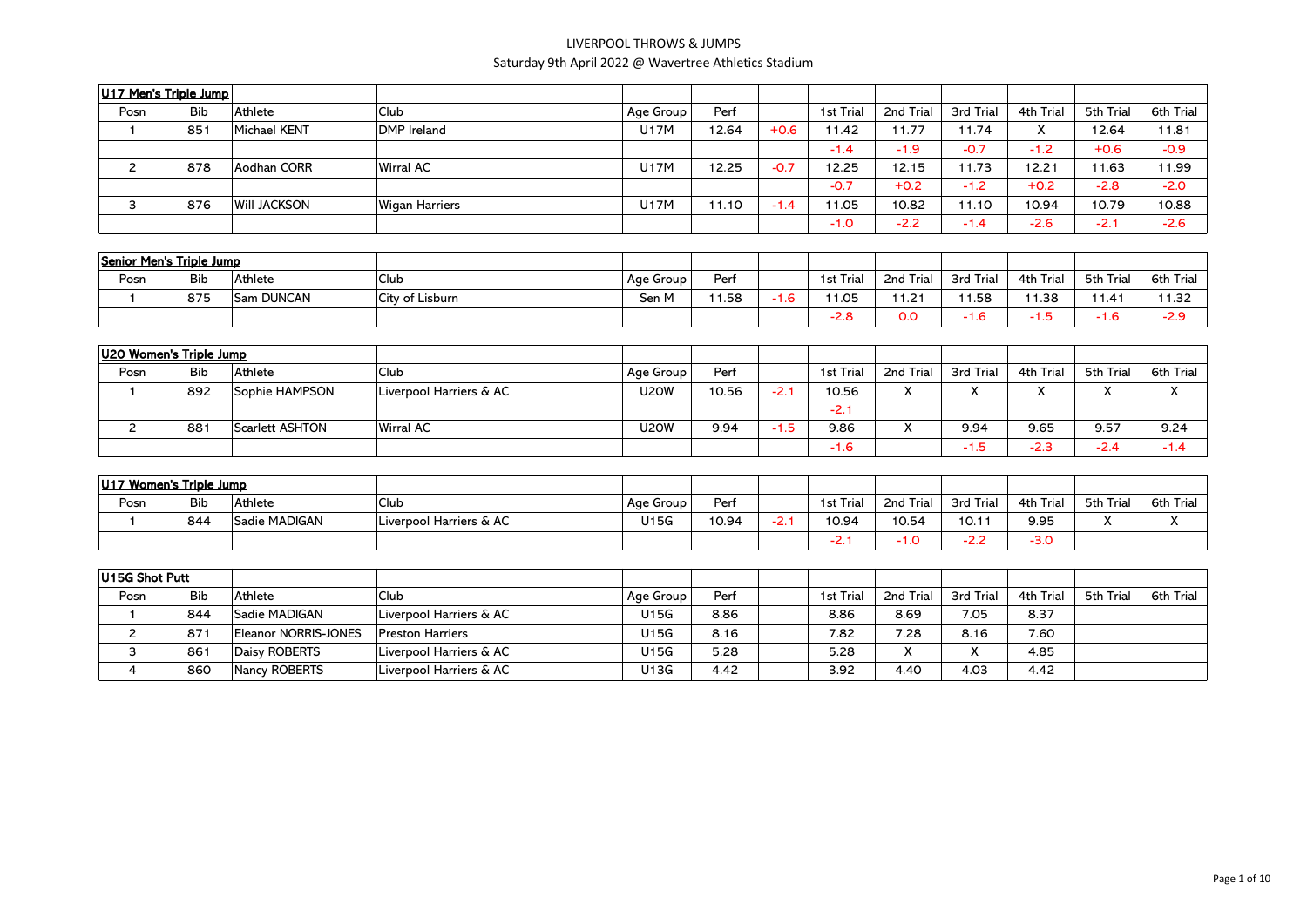| U17W Shot Putt |            |                 |                          |           |      |                  |           |           |           |           |           |
|----------------|------------|-----------------|--------------------------|-----------|------|------------------|-----------|-----------|-----------|-----------|-----------|
| Posn           | <b>Bib</b> | Athlete         | <sup>I</sup> Club        | Age Group | Perf | <b>1st Trial</b> | 2nd Trial | 3rd Trial | 4th Trial | 5th Trial | 6th Trial |
|                | 869        | Angel OJUMOBI   | <b>Preston Harriers</b>  | J17W      | 9.19 | 8.97             | 9.19      | 9.10      |           |           |           |
|                | 849        | Verity GLASSEY  | <b>Preston Harriers</b>  | J17W      | 9.18 | 9.18             | 8.88      | 8.92      |           |           |           |
|                | 852        | Courtnev FRASER | Vic Park City of Glasgow | J17W      | 8.90 | 8.90             | 8.18      | 7.08      |           |           |           |

| U20W Shot Putt |            |                           |                  |           |      |                               |                          |              |              |                      |             |
|----------------|------------|---------------------------|------------------|-----------|------|-------------------------------|--------------------------|--------------|--------------|----------------------|-------------|
| Posn           | <b>Bib</b> | Athlete                   | $\sim$<br>Club   | Age Group | Perf | $\cdot$ $ \cdot$<br>1st Trial | .<br><b>Irial</b><br>2nd | 3rd Trial    | Triaı<br>4th | 5th Tria<br>- I riai | 6th<br>Tria |
|                | 864        | <b>CALVERT</b><br>Kacie ( | Preston Harriers | J20W      | 7.38 | 7.38                          | 6.98                     | 7.24<br>، ت. |              |                      |             |

| Senior W Shot Putt |            |           |                     |                   |      |                       |                           |           |              |           |                  |
|--------------------|------------|-----------|---------------------|-------------------|------|-----------------------|---------------------------|-----------|--------------|-----------|------------------|
| Posn               | <b>Bib</b> | Athlete   | Club                | Age Group         | Perf | <b>Trial</b><br>1st i | <sup>-</sup> Triai<br>2nd | 3rd Trial | Trial<br>4th | 5th Trial | <b>6th Trial</b> |
|                    | 872        | Zoe BROWN | Harriers<br>, Leigh | $\cdots$<br>Sen W | 7.60 | 7.30                  | 7.60                      | 4 O       |              |           |                  |

| U15G Javelin |                 |                      |                         |           |       |                  |                     |       |                           |           |           |
|--------------|-----------------|----------------------|-------------------------|-----------|-------|------------------|---------------------|-------|---------------------------|-----------|-----------|
| Posn         | <b>Bib</b>      | Athlete              | Club                    | Age Group | Per   | <b>1st Trial</b> | 2nd Trial 3rd Trial |       | 4th Trial                 | 5th Trial | 6th Trial |
|              | 87 <sup>°</sup> | Eleanor NORRIS-JONES | <b>Preston Harriers</b> | U15G      | 17.36 | 13.87            | 16.79               | 17.36 | 17.22                     |           |           |
|              | 861             | Daisy ROBERTS        | Liverpool Harriers & AC | U15G      | 12.95 | 12.95            |                     |       | $\mathbf{v}$<br>$\lambda$ |           |           |
|              | 860             | Nancy ROBERTS        | Liverpool Harriers & AC | U13G      | 9.41  |                  | 8.99                | 9.41  | $\cdot$<br>́              |           |           |

| U17W Javelin |            |                      |                          |           |       |                  |           |           |                          |           |           |
|--------------|------------|----------------------|--------------------------|-----------|-------|------------------|-----------|-----------|--------------------------|-----------|-----------|
| Posn         | <b>Bib</b> | Athlete              | Club                     | Age Group | Perf  | <b>1st Trial</b> | 2nd Trial | 3rd Trial | 4th Trial                | 5th Trial | 6th Trial |
|              | 862        | Avesha JONES         | Marshal Milton Kevnes AC | J17W      | 46.94 | 43.44            | 40.08     | 46.94     | 44.28                    | 35.90     | 42.84     |
|              | 873        | Scarlett MOSS-TURNER | Leigh Harriers           | J17W      | 24.82 |                  | 24.82     | 24.10     | -                        |           |           |
|              | 869        | Angel OJUMOBI        | <b>Preston Harriers</b>  | J17W      | 23.76 |                  |           | 23.76     | $\overline{\phantom{0}}$ |           |           |

| U20W Javelin |            |                  |                         |             |       |           |           |           |                          |           |                          |
|--------------|------------|------------------|-------------------------|-------------|-------|-----------|-----------|-----------|--------------------------|-----------|--------------------------|
| Posn         | <b>Bib</b> | Athlete          | 'Club                   | Age Group   | Perf  | 1st Trial | 2nd Trial | 3rd Trial | 4th Trial                | 5th Trial | 6th Trial                |
|              | 866        | Sophie HAMILTON  | <b>Bristol and West</b> | <b>U20W</b> | 47.12 | 46.53     | 43.93     | 47.12     | 45.59                    | 46.35     | 43.95                    |
|              | 864        | Kacie CALVERT    | <b>Preston Harriers</b> | <b>U20W</b> | 24.59 | 23.25     | 24.03     | 24.59     |                          |           |                          |
|              | 843        | Lauren BANNON    | Liverpool Harriers & AC | <b>U20W</b> | 23.35 | 21.84     |           | 23.35     |                          |           |                          |
| 4            | 890        | Charlotte FARRAR | <b>Wirral AC</b>        | U2OW        | 18.75 | 17.08     | 17.24     | 18.75     | $\overline{\phantom{0}}$ |           | $\overline{\phantom{a}}$ |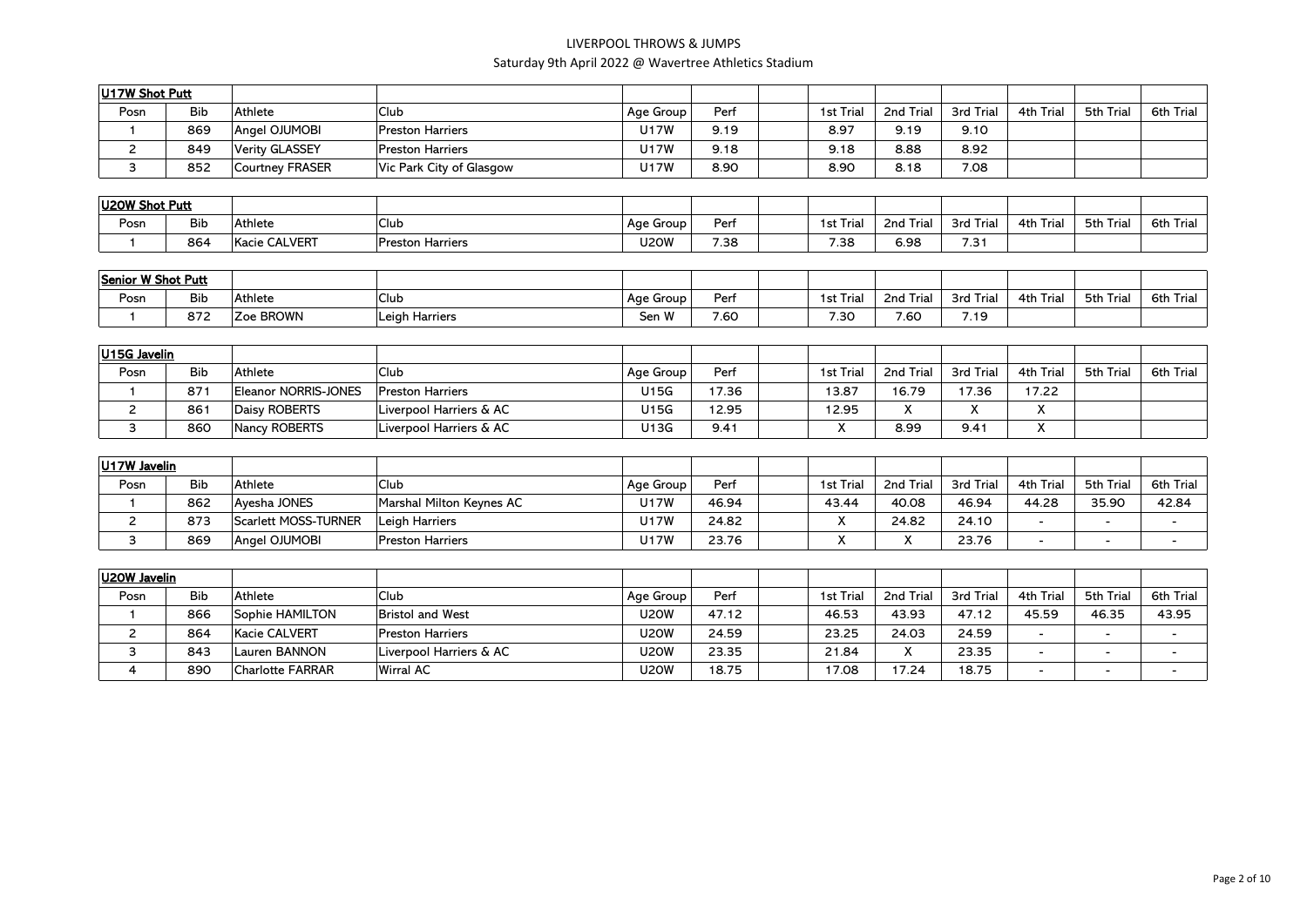| Senior W Javelin |            |                     |                                 |           |       |                  |           |           |           |           |           |
|------------------|------------|---------------------|---------------------------------|-----------|-------|------------------|-----------|-----------|-----------|-----------|-----------|
| Posn             | <b>Bib</b> | Athlete             | 'Club                           | Age Group | Perf  | <b>1st Trial</b> | 2nd Trial | 3rd Trial | 4th Trial | 5th Trial | 6th Trial |
|                  | 855        | <b>Holly BENSON</b> | Leigh Harriers                  | U23W      | 38.86 |                  |           | 38.86     |           |           |           |
|                  | 879        | Megan LOCKWOOD      | Manx Harriers (2nd claim L P S) | Sen W     | 29.93 | 29.24            | 29.93     | 29.85     |           |           |           |

| U13B Shot Putt |            |                  |                         |             |                   |     |                  |                            |           |              |           |              |
|----------------|------------|------------------|-------------------------|-------------|-------------------|-----|------------------|----------------------------|-----------|--------------|-----------|--------------|
| Posn           | <b>Bib</b> | Athlete          | Club                    | Age Group I | Per               |     | <b>1st Trial</b> | ' Trial<br>2 <sub>nd</sub> | 3rd Trial | Trial<br>4th | 5th Trial | Trial<br>6th |
|                | 895        | <b>Alex DANG</b> | Liverpool Harriers & AC | U13B        | $\sim$ 72<br>6.72 | 3Ka |                  | $\sim$ 72<br>0. / 2        | 6.37      | 5.82         |           |              |

| U15B Shot Putt |            |                     |                         |           |       |           |           |           |           |                          |                  |
|----------------|------------|---------------------|-------------------------|-----------|-------|-----------|-----------|-----------|-----------|--------------------------|------------------|
| Posn           | <b>Bib</b> | Athlete             | <b>Club</b>             | Age Group | Perf  | 1st Trial | 2nd Trial | 3rd Trial | 4th Trial | 5th Trial                | <b>6th Trial</b> |
|                | 886        | Harvev CHILTON      | Liverpool Harriers & AC | U15B      | 10.43 | 10.43     | 8.93      | 10.26     | 10.20     | $\overline{\phantom{a}}$ |                  |
|                | 883        | Ben ROBERTS         | <b>Preston Harriers</b> | U15B      | 10.20 | 9.31      | 10.20     | 9.11      | 9.69      | $\overline{\phantom{0}}$ |                  |
|                | 850        | Callum HARROGATE    | Border Harriers         | U15B      | 7.78  | $\cdot$   |           | 6.90      | 7.78      | $\overline{\phantom{0}}$ |                  |
|                | 853        | <b>Edward MOORE</b> | Wirral AC               | U15B      | 7.70  | 7.56      | 7.70      |           | 7.61      | $\overline{\phantom{a}}$ |                  |

| U17M Shot Putt |            |                |                         |             |       |           |                           |           |              |                    |              |
|----------------|------------|----------------|-------------------------|-------------|-------|-----------|---------------------------|-----------|--------------|--------------------|--------------|
| Posn           | <b>Bib</b> | Athlete        | <b>Club</b>             | Age Group   | Per   | 1st Triai | <sup>+</sup> Trial<br>2nd | 3rd Trial | Triaı<br>4th | 5th Tria<br>l rial | 6th<br>Triai |
|                | 877        | Corey BEECHALL | Liverpool Harriers & AC | <b>J17M</b> | 10.01 | 10.01     | 9.65                      |           |              |                    |              |

| U18M Shot Putt |            |                       |                  |             |       |     |          |                      |                  |                      |           |                      |
|----------------|------------|-----------------------|------------------|-------------|-------|-----|----------|----------------------|------------------|----------------------|-----------|----------------------|
| Posn           | <b>Bib</b> | Athlete               | Club             | Age Group   | Perf  |     | 1st Tria | 2nd<br>Tria          | $3rd$ T<br>Iria. | Trial<br>4th         | 5th Trial | $ -$<br>6th<br>Trial |
|                | 459        | <b>Ilsaac DELANEY</b> | Preston Harriers | <b>U20M</b> | 18.78 | 5Ka | 1752<br> | $\ddot{\phantom{0}}$ |                  | <b>4070</b><br>10.70 | $\cdot$   | $\ddot{\phantom{1}}$ |

| U20M Shot Putt |            |               |                         |           |       |           |           |           |           |           |              |
|----------------|------------|---------------|-------------------------|-----------|-------|-----------|-----------|-----------|-----------|-----------|--------------|
| Posn           | <b>Bib</b> | Athlete       | <sup>I</sup> Club       | Age Group | Perf  | 1st Trial | 2nd Trial | 3rd Trial | 4th Trial | 5th Trial | Trial<br>6th |
|                | 874        | George LOWE   | <b>Preston Harriers</b> | U2OM      | 10.80 | 10.78     | 10.44     | 10.54     |           | 10.80     | 10.33        |
|                | 841        | Lewis FORSTER | Leigh Harriers          | J18M      | 10.16 | 9.15      | 9.81      | 9.50      | 10.16     | 9.53      | $\cdots$     |

| Senior Men Shot Putt |            |                          |                                     |                   |       |        |           |           |                   |                          |                          |                          |
|----------------------|------------|--------------------------|-------------------------------------|-------------------|-------|--------|-----------|-----------|-------------------|--------------------------|--------------------------|--------------------------|
| Posn                 | <b>Bib</b> | Athlete                  | <b>Club</b>                         | Age Group         | Perf  |        | 1st Trial | 2nd Trial | 3rd Trial         | 4th Trial                | 5th Trial                | 6th Trial                |
|                      | 839        | Joshua DOUGLAS           | Loughbrough Students & Southhampton | U23M              | 14.95 |        | 13.72     | 13.68     | 14.60             | 13.91                    | 14.42                    | 14.95                    |
| 2                    | 884        | John NICHOLLS            | <b>Warrington AC</b>                | <b>V55M</b>       | 13.84 | .26kg  | 13.84     | X         | $\checkmark$<br>∧ | 13.63                    | 13.29                    | 13.80                    |
|                      | 893        | Scott JONES              | Trafford ac                         | Sen M             | 13.74 |        | 13.64     | 13.24     | v<br>∧            | 12.93                    | 13.46                    | 13.74                    |
| 4                    | 887        | Micheal MARTIN           | <b>Trafford AC</b>                  | <b>V35M</b>       | 10.49 | 7.26kg | x         | 10.21     | 10.49             | $\overline{\phantom{0}}$ | $\overline{\phantom{0}}$ | $\overline{\phantom{0}}$ |
|                      | 840        | Simon FORSTER            | Leigh Harriers                      | V <sub>4</sub> OM | 9.21  | .26kg  | 8.98      | 8.68      | 9.21              | $\overline{\phantom{0}}$ |                          | $\overline{\phantom{0}}$ |
| 6                    | 870        | <b>Anthony MAIRONIS</b>  | Leigh Harriers                      | <b>V65M</b>       | 8.78  | .26kg  | 8.38      | 8.78      | 8.78              | $\overline{\phantom{a}}$ | $\sim$                   | $\overline{\phantom{0}}$ |
| Senior Men Javelin   |            |                          |                                     |                   |       |        |           |           |                   |                          |                          |                          |
| Posn                 | <b>Bib</b> | Athlete                  | <b>Club</b>                         | Age Group         | Perf  |        | 1st Trial | 2nd Trial | 3rd Trial         | 4th Trial                | 5th Trial                | 6th Trial                |
|                      | 837        | <b>Paulius VAITIEKUS</b> | Sale Harriers                       | Sen M             | 63.49 |        | 63.49     | X         | 62.68             | X                        | $\checkmark$<br>^        | X                        |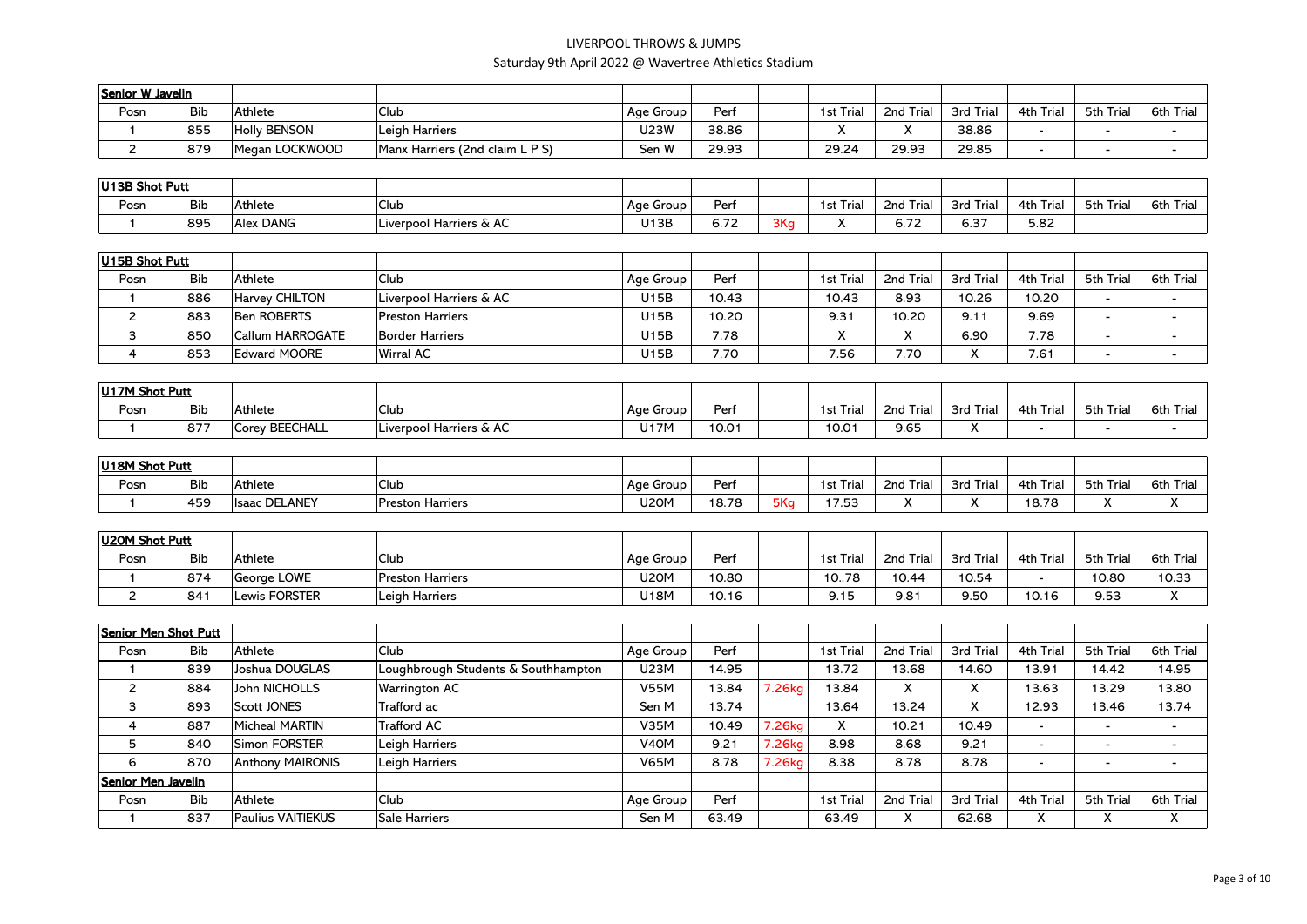| $\overline{2}$ | 848        | Sam DEAN                | Sale Harriers               | Sen M             | 59.88 | 57.97                      |   | 58.38     | 56.32     | 59.88                    | 56.47                    | 58.69                    |
|----------------|------------|-------------------------|-----------------------------|-------------------|-------|----------------------------|---|-----------|-----------|--------------------------|--------------------------|--------------------------|
| 3              | 838        | <b>Ben FISHER</b>       | Liverpool Harriers & AC     | Sen M             | 53.73 | 53.73                      |   | 50.93     | X         | 50.80                    | X                        | 52.74                    |
| 4              | 842        | Sam BANNON              | Liverpool Harriers & AC     | Sen M             | 52.39 | 50.36                      |   | 49.07     | 51.00     | X                        | 52.00                    | 52.39                    |
| 5              | 857        | Amanual-Nugas ABRHA     | Liverpool Harriers & AC     | Sen M             | 45.41 | 44.21                      |   | 45.41     | X         | 43.27                    | 40.65                    | X                        |
| 6              | 858        | Mark LINE               | Liverpool Pembroke & Sefton | <b>V55M</b>       | 41.48 | 41.48                      |   | 40.35     | X         | 38.53                    | X                        | X                        |
| $\overline{7}$ | 846        | Nathan BOOTH            | Sale Harriers               | Sen M             | 35.49 | 29.51                      |   | 28.73     | 35.49     |                          |                          |                          |
| 8              | 840        | Simon FORSTER           | Leigh Harriers              | V <sub>4</sub> OM | 35.23 | 33.83                      |   | 35.23     | 31.16     |                          |                          |                          |
| 9              | 867        | Mark CROMPTON           | Liverpool Pembroke & Sefton | <b>V55M</b>       | 26.75 | X                          |   | 25.28     | 26.75     | X                        | X                        | X                        |
|                |            |                         |                             |                   |       |                            |   |           |           |                          |                          |                          |
| U20M Javelin   |            |                         |                             |                   |       |                            |   |           |           |                          |                          |                          |
| Posn           | <b>Bib</b> | Athlete                 | Club                        | Age Group         | Perf  | 1st Trial                  |   | 2nd Trial | 3rd Trial | 4th Trial                | 5th Trial                | <b>6th Trial</b>         |
| $\mathbf{1}$   | 865        | <b>Kian MARTIN</b>      | <b>Border Harriers</b>      | <b>U20M</b>       | 57.04 | 53.13                      |   | 51.95     | 52.14     | 53.70                    | 57.04                    | 56.51                    |
| $\overline{c}$ | 874        | George LOWE             | <b>Preston Harriers</b>     | <b>U20M</b>       | 50.25 | 46.23                      |   | 49.27     | 48.16     | 45.05                    | 49.23                    | 50.25                    |
| 3              | 868        | Lucas COLLINS           | Leigh Harriers              | <b>U20M</b>       | 34.50 | 31.38                      |   | 34.25     | 34.50     | $\overline{\phantom{a}}$ | $\overline{\phantom{0}}$ | $\blacksquare$           |
|                |            |                         |                             |                   |       |                            |   |           |           |                          |                          |                          |
| U18M Javelin   |            |                         |                             |                   |       |                            |   |           |           |                          |                          |                          |
| Posn           | <b>Bib</b> | Athlete                 | Club                        | Age Group         | Perf  | 1st Trial                  |   | 2nd Trial | 3rd Trial | 4th Trial                | 5th Trial                | <b>6th Trial</b>         |
| 12             | 841        | <b>Lewis FORSTER</b>    | Leigh Harriers              | <b>U18M</b>       | 54.50 | 50.69<br>700 <sub>gm</sub> |   | 52.29     | 54.50     | 51.00                    | X                        | 53.29                    |
|                |            |                         |                             |                   |       |                            |   |           |           |                          |                          |                          |
| U17M Javelin   |            |                         |                             |                   |       |                            |   |           |           |                          |                          |                          |
| Posn           | <b>Bib</b> | Athlete                 | Club                        | Age Group         | Perf  | 1st Trial                  |   | 2nd Trial | 3rd Trial | 4th Trial                | 5th Trial                | 6th Trial                |
| $\mathbf{1}$   | 847        | <b>Thomas MARTIN</b>    | <b>Preston Harriers</b>     | <b>U17M</b>       | 26.80 | X                          |   | 25.50     | 26.80     | X                        |                          |                          |
|                |            |                         |                             |                   |       |                            |   |           |           |                          |                          |                          |
| U15B Javelin   |            |                         |                             |                   |       |                            |   |           |           |                          |                          |                          |
| Posn           | <b>Bib</b> | Athlete                 | <b>Club</b>                 | Age Group         | Perf  | 1st Trial                  |   | 2nd Trial | 3rd Trial | 4th Trial                | 5th Trial                | 6th Trial                |
| $\mathbf{1}$   | 854        | James BRIERS            | Leigh Harriers              | U15B              | 37.08 | X                          |   | 33.82     | 37.08     | 36.72                    |                          | $\blacksquare$           |
| $\overline{c}$ | 850        | Callum HARROGATE        | <b>Border Harriers</b>      | <b>U15B</b>       | 33.62 | 30.17                      |   | 32.03     | 33.62     | 31.50                    | $\overline{\phantom{0}}$ | $\blacksquare$           |
| 3              | 880        | Elvin EDUARO            | Liverpool Harriers & AC     | U15B              | 28.72 |                            | X | X         | 28.72     | 26.46                    | $\blacksquare$           | $\overline{\phantom{a}}$ |
| $\overline{4}$ | 853        | <b>Edward MOORE</b>     | <b>Wirral AC</b>            | <b>U15B</b>       | 27.99 | 26.41                      |   | 27.99     | X         | X                        | $\blacksquare$           | $\blacksquare$           |
| 5              | 845        | Alex STRETTLE           | Liverpool Harriers & AC     | <b>U15B</b>       | 27.27 | 27.27                      |   | 25.34     | X         |                          | $\overline{\phantom{0}}$ | $\blacksquare$           |
| 6              | 856        | <b>Elliot GRIFFITHS</b> | Liverpool Harriers & AC     | <b>U15B</b>       | 21.99 | 21.99                      |   | X         | X         | X                        | $\overline{\phantom{0}}$ | $\overline{\phantom{a}}$ |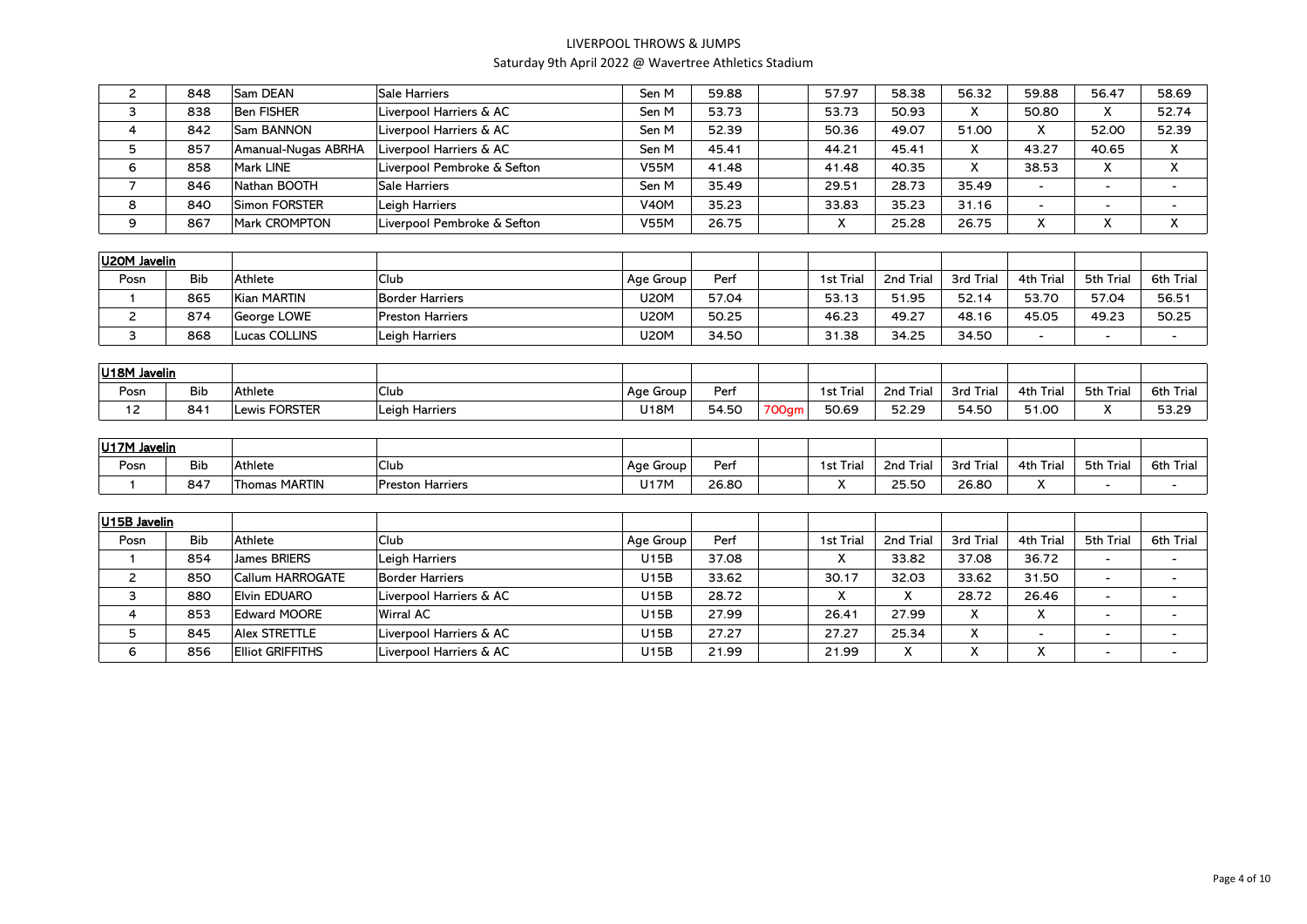| U15B Hammer |            |                              |                         |           |       |           |              |                           |                      |           |              |
|-------------|------------|------------------------------|-------------------------|-----------|-------|-----------|--------------|---------------------------|----------------------|-----------|--------------|
| Posn        | <b>Bib</b> | Athlete                      | <sup>I</sup> Club       | Age Group | Per   | 1st Trial | 2nd<br>Tria. | 3rd Tri<br>l rial         | Trial<br>4th         | 5th Trial | Trial<br>6th |
|             | 886        | <b>CHILTON</b><br>Harvey CH. | Liverpool Harriers & AC | U15B      | 23.14 | 20.86     | 20.63        | $\sim$ $\sim$ $\sim$<br>. | 22.11<br>.<br>$\sim$ |           |              |

| U20M Hammer |            |                      |                   |           |       |           |           |           |              |           |              |
|-------------|------------|----------------------|-------------------|-----------|-------|-----------|-----------|-----------|--------------|-----------|--------------|
| Posn        | <b>Bib</b> | Athlete              | <sup>I</sup> Club | Age Group | Per   | 1st Trial | 2nd Trial | 3rd Trial | 4th Trial    | 5th Trial | 6th<br>Trial |
|             | 891        | Damon KING           | Border Harriers   | U20M      | 46.05 | 45.93     |           |           | $\cdot$<br>↗ | 46.05     | $\lambda$    |
|             | 841        | <b>Lewis FORSTER</b> | Leigh Harriers    | J18M      | 34.92 | 31.49     | 34.92     |           |              |           |              |

| Senior Men Hammer |            |               |                         |                   |       |     |           |                          |              |                               |              |           |
|-------------------|------------|---------------|-------------------------|-------------------|-------|-----|-----------|--------------------------|--------------|-------------------------------|--------------|-----------|
| Posn              | <b>Bib</b> | Athlete       | <b>Club</b>             | Age Group         | Perf  |     | 1st Trial | 2nd Trial                | 3rd Trial    | 4th Trial                     | 5th Trial    | 6th Trial |
|                   | 836        | Michael BOMBA | Liverpool Harriers & AC | Sen M             | 58.09 |     | 55.42     | 58.09                    |              | $\overline{\phantom{a}}$<br>́ | $\mathbf{v}$ | 54.21     |
|                   | 896        | Adam REYNOLDS | Liverpool Harriers & AC | Sen M             | 45.02 |     | 43.46     | $\overline{\phantom{a}}$ | 44.85        | 42.33                         | 44.50        | 45.02     |
|                   | 889        | Shaun LIVETT  | Liverpool Harriers & AC | Sen M             | 41.05 |     | 41.05     | 39.67                    | 40.08        | 40.75                         | 40.27        | 40.1      |
|                   | 840        | Simon FORSTER | Leigh Harriers          | V <sub>4</sub> OM | 24.93 | 6Kg | 24.93     | $\mathbf{v}$             | $\mathbf{v}$ |                               |              |           |

| U13G Long Jump |            |                    |                         |           |      |        |             |           |           |           |                          |                          |
|----------------|------------|--------------------|-------------------------|-----------|------|--------|-------------|-----------|-----------|-----------|--------------------------|--------------------------|
| Posn           | <b>Bib</b> | Athlete            | <b>Club</b>             | Age Group | Perf |        | 1st Trial   | 2nd Trial | 3rd Trial | 4th Trial | 5th Trial                | 6th Trial                |
|                | 835        | <b>Grace BOMBA</b> | Liverpool Harriers & AC | U13G      | 3.58 | $-2.2$ | 3.15        | 3.47      | 2.98      | 3.58      | $\overline{\phantom{a}}$ | $\overline{\phantom{0}}$ |
|                |            |                    |                         |           |      |        | $-3.0$      | $-1.3$    | $-2.6$    | $-2.2$    |                          |                          |
|                | 860        | Nancy ROBERTS      | Liverpool Harriers & AC | U13G      | 3.36 | $-1.0$ | $\mathbf v$ | 3.36      | 3.25      | 3.18      |                          | $\overline{\phantom{a}}$ |
|                |            |                    |                         |           |      |        | $-1.2$      | $-1.0$    | $-3.3$    | $-2.1$    |                          |                          |

| $ U15G $ Long Jump |            |               |                         |           |      |           |          |                      |              |           |           |
|--------------------|------------|---------------|-------------------------|-----------|------|-----------|----------|----------------------|--------------|-----------|-----------|
| Posn               | <b>Bib</b> | Athlete       | <sup>I</sup> Club       | Age Group | Perf | 1st Trial | 2nd Tria | 3rd Trial            | Trial<br>4th | 5th Trial | 6th Trial |
|                    | $86 -$     | Daisy ROBERTS | Liverpool Harriers & AC | U15G      | 3.87 | 3.87      | 3.53     | $\ddot{\phantom{0}}$ | 3.69         |           |           |
|                    |            |               |                         |           |      | .         | ا ت. ا - | -0.1                 | -2. .        |           |           |

| $ U15B $ Long Jump |            |                         |                         |           |      |        |           |           |           |           |                          |           |
|--------------------|------------|-------------------------|-------------------------|-----------|------|--------|-----------|-----------|-----------|-----------|--------------------------|-----------|
| Posn               | <b>Bib</b> | Athlete                 | Club                    | Age Group | Perf |        | 1st Trial | 2nd Trial | 3rd Trial | 4th Trial | 5th Trial                | 6th Trial |
|                    | 856        | <b>Elliot GRIFFITHS</b> | Liverpool Harriers & AC | U15B      | 4.36 | $-2.7$ | 4.06      | 4.36      | 4.09      | 4.33      | $\overline{\phantom{0}}$ |           |
|                    |            |                         |                         |           |      |        | 0.0       | $-2.7$    | $-3.$     | $-2.2$    |                          |           |
|                    | 853        | Edward MOORE            | <b>Wirral AC</b>        | U15B      | 4.28 | 0.0    | 4.28      | 4.20      | 4.12      | 4.28      | $\overline{\phantom{0}}$ |           |
|                    |            |                         |                         |           |      |        | 0.0       | $-1.9$    | $-2.6$    | $-2.7$    |                          |           |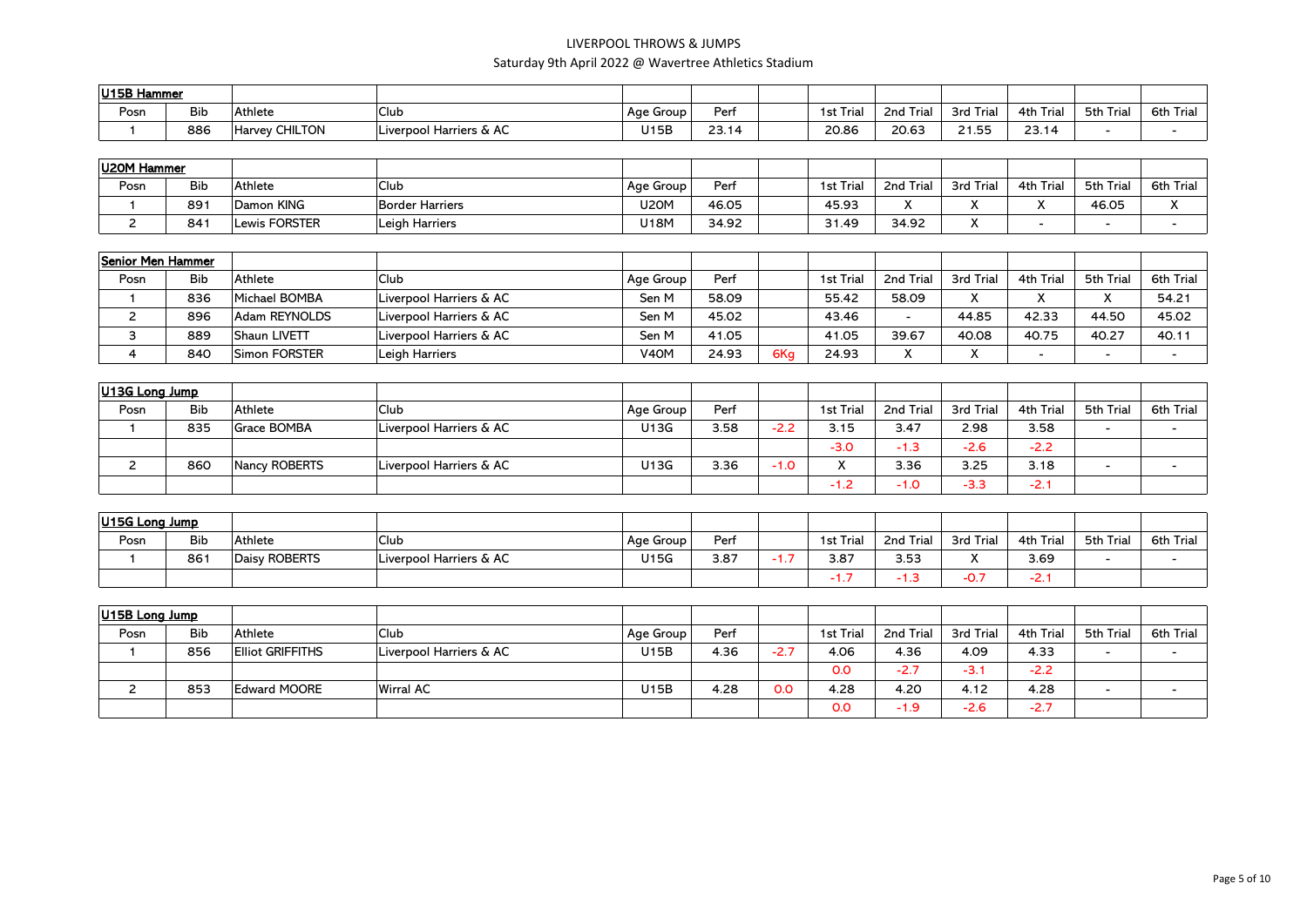| U15G Hammer |            |                       |                   |           |       |           |                      |           |              |           |           |
|-------------|------------|-----------------------|-------------------|-----------|-------|-----------|----------------------|-----------|--------------|-----------|-----------|
| Posn        | <b>Bib</b> | Athlete               | <sup>I</sup> Club | Age Group | Perf  | 1st Trial | 2nd Trial            | 3rd Trial | Trial<br>4th | 5th Trial | 6th Trial |
|             | <b>900</b> | <b>Eleanor PETERS</b> | Wirral AC         | J15G      | 36.04 |           | $\cdot$<br>$\lambda$ | 22.34     | 36.04        |           |           |
|             | 902        | Jessica WILKINS       | Altrincham AC     | J15G      | 29.65 | 22.18     | 29.65                | 28.09     | 27.41        |           |           |

| U17W Hammer |            |                      |                |             |       |           |                            |           |              |           |                    |
|-------------|------------|----------------------|----------------|-------------|-------|-----------|----------------------------|-----------|--------------|-----------|--------------------|
| Posn        | <b>Bib</b> | Athlete              | <b>Club</b>    | Age Group   | Perf  | 1st Trial | ' Trial<br>2 <sub>nd</sub> | 3rd Trial | Trial<br>4th | 5th Trial | 6th<br>Trial       |
|             | 873        | Scarlett MOSS-TURNER | Leigh Harriers | <b>J17W</b> | 44.46 | 42.94     | $\cdot$                    | 44.46     | 1.94<br>∸ '  | $\cdot$   | <b>I</b><br>.<br>. |

| U20W Hammer |                 |                      |                           |           |            |                      |                      |                      |           |           |           |
|-------------|-----------------|----------------------|---------------------------|-----------|------------|----------------------|----------------------|----------------------|-----------|-----------|-----------|
| Posn        | <b>Bib</b>      | Athlete              | <sup>I</sup> Club         | Age Group | Perf       | 1st Trial            | 2nd Trial            | 3rd Trial            | 4th Trial | 5th Trial | 6th Trial |
|             | 90 <sub>1</sub> | <b>Emma HARRISON</b> | <b>Preston Harriers</b>   | J20W      | 42.94      | 40.69                | 42.44                | $\ddot{\phantom{0}}$ | $-1.40$   | 41.62     | 42.94     |
|             | 898             | <b>Ava LEIGH</b>     | <b>Blackburn Harriers</b> | U2OW      | <b>NMR</b> | $\ddot{\phantom{1}}$ | $\ddot{\phantom{a}}$ | $\mathbf{v}$         |           |           |           |

| Senior Women Hammer |            |                     |                                 |             |       |              |              |              |                          |                          |                          |
|---------------------|------------|---------------------|---------------------------------|-------------|-------|--------------|--------------|--------------|--------------------------|--------------------------|--------------------------|
| Posn                | <b>Bib</b> | Athlete             | Club                            | Age Group   | Perf  | 1st Trial    | 2nd Trial    | 3rd Trial    | 4th Trial                | 5th Trial                | 6th Trial                |
|                     | 894        | Zoe PRICE           | Liverpool Harriers & AC         | <b>J23W</b> | 59.91 | 56.14        | 57.55        | 59.60        | 59.91                    | 58.71                    | 55.56                    |
|                     | 897        | Jasmin ROUTLEDGE    | Charnwood AC                    | <b>J23W</b> | 48.08 | 46.62        | 44.98        | 46.85        | 48.08                    | 47.09                    | X                        |
|                     | 855        | <b>Holly BENSON</b> | Leigh Harriers                  | <b>J23W</b> | 43.57 |              | 29.22        | 43.57        |                          |                          |                          |
|                     | 872        | Zoe BROWN           | Leigh Harriers                  | Sen W       | 33.52 | 33.52        | x            | 30.71        |                          |                          |                          |
|                     | 879        | Megan LOCKWOOD      | Manx Harriers (2nd claim L P S) | Sen W       | 29.88 | 29.88        | 28.99        | $\checkmark$ | $\overline{\phantom{a}}$ |                          |                          |
| 6                   | 903        | Sharon STOLL        | <b>West Cheshire AC</b>         | V50W        | 15.97 | $\mathbf{v}$ | $\mathbf{v}$ | 15.97        | $\overline{\phantom{a}}$ | $\overline{\phantom{a}}$ | $\overline{\phantom{a}}$ |

| $ U17M$ Long Jump |            |                     |                         |           |      |        |                        |           |           |           |             |           |
|-------------------|------------|---------------------|-------------------------|-----------|------|--------|------------------------|-----------|-----------|-----------|-------------|-----------|
| Posn              | <b>Bib</b> | Athlete             | Club                    | Age Group | Perf |        | 1st Trial              | 2nd Trial | 3rd Trial | 4th Trial | 5th Trial   | 6th Trial |
|                   | 877        | Corey BEECHALL      | Liverpool Harriers & AC | U17M      | 5.35 | $-0.6$ | $\lambda$<br>$\lambda$ | 5.24      | 5.35      | 5.35      | 5.24        | 5.25      |
|                   |            |                     |                         |           |      |        |                        | $-2.2$    | $-0.6$    | $-1.8$    | $-2.8$      | $-3.0$    |
|                   | 876        | <b>WIII JACKSON</b> | <b>Wigan Harriers</b>   | U17M      | 5.15 | 4.0    | 4.31                   | 5.12      | 5.11      | 4.61      | $\mathbf v$ | 5.15      |
|                   |            |                     |                         |           |      |        | $-1.8$                 | -1.4      | $-2.1$    | $-0.9$    |             | $-1.0$    |

| U20M Long Jump |            |             |                         |             |      |          |           |                                       |                |               |               |                                  |
|----------------|------------|-------------|-------------------------|-------------|------|----------|-----------|---------------------------------------|----------------|---------------|---------------|----------------------------------|
| Posn           | <b>Bib</b> | Athlete     | <b>Club</b>             | Age Group   | Perf |          | 1st Trial | <sup>+</sup> Trial<br>2 <sub>nd</sub> | 3rd Trial      | Trial<br>4th  | 5th Trial     | 6th Trial                        |
|                | 906        | Matthew LOU | Liverpool Harriers & AC | <b>U20M</b> | 6.42 | $\cdots$ | 6.42      | 6.09                                  | 6.10           | 212<br>ں ا اب | $\cdot$<br>,, | $\ddot{\phantom{0}}$<br>$\cdots$ |
|                |            |             |                         |             |      |          |           |                                       | $\sim$<br>-4.6 | $-2.0$        | $-1.0$        | . .                              |

| Senior M Long Jump |            |           |                             |             |     |          |                                    |           |           |           |          |
|--------------------|------------|-----------|-----------------------------|-------------|-----|----------|------------------------------------|-----------|-----------|-----------|----------|
| Posn               | <b>Bib</b> | Athlete   | 'Club                       | Age Group I | Per | 1st Tria | 2nd Trial                          | 3rd Trial | 4th Trial | 5th Trial | 6th Tria |
|                    | 858        | Mark LINE | Liverpool Pembroke & Sefton | V55M        | $-$ | 4.68     | $\overline{\phantom{a}}$<br>T. / J |           |           |           |          |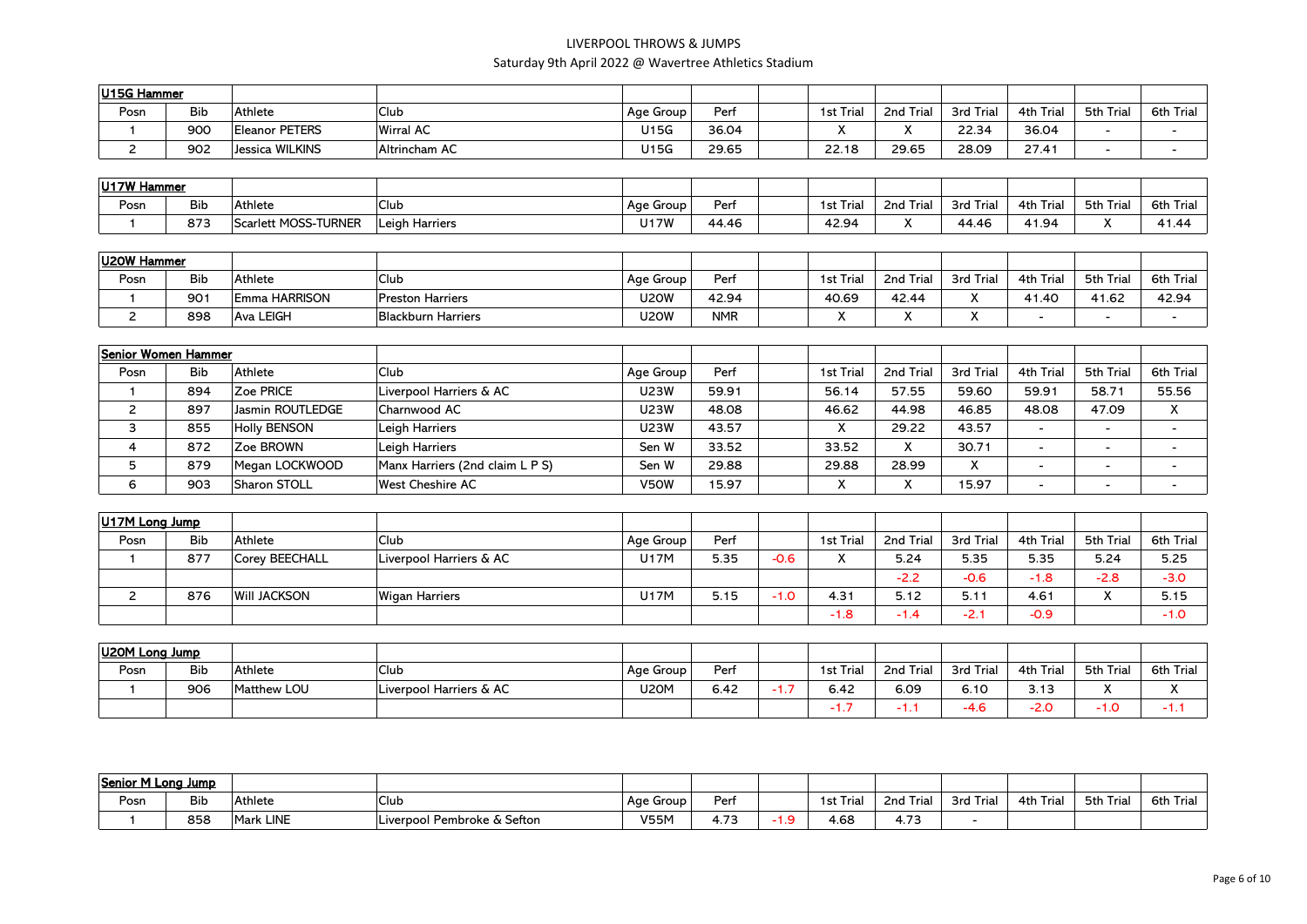|     |                         |                                         |             |      |   | 0.0         |  |  |  |
|-----|-------------------------|-----------------------------------------|-------------|------|---|-------------|--|--|--|
| 867 | <b>CROMPTON</b><br>Mark | I Pembroke & Sefton<br><b>Liverpool</b> | <b>V55M</b> | 3.25 | . | マ つら<br>--- |  |  |  |
|     |                         |                                         |             |      |   | . .         |  |  |  |

| $ U17W$ Long Jump |            |              |                   |           |      |        |           |                                 |           |           |           |           |
|-------------------|------------|--------------|-------------------|-----------|------|--------|-----------|---------------------------------|-----------|-----------|-----------|-----------|
| Posn              | <b>Bib</b> | Athlete      | <sup>'</sup> Club | Age Group | Per  |        | 1st Trial | 2nd Trial                       | 3rd Trial | 4th Trial | 5th Trial | 6th Trial |
|                   | 882        | Imogen CAREW | Wirral AC         | J17W      | 4.05 | $-3.8$ | 4.05      | $4.0^{+}$                       | 2.44      |           |           |           |
|                   |            |              |                   |           |      |        | $-3.8$    | $\overline{\phantom{0}}$<br>-47 | -1.0      |           |           |           |

| U20W Long Jump |     |                        |                   |           |      |      |             |           |           |           |           |           |
|----------------|-----|------------------------|-------------------|-----------|------|------|-------------|-----------|-----------|-----------|-----------|-----------|
| Posn           | Bib | Athlete                | <sup>I</sup> Club | Age Group | Perf |      | 1st Trial   | 2nd Trial | 3rd Trial | 4th Trial | 5th Trial | 6th Trial |
|                | 881 | <b>Scarlett ASHTON</b> | <b>Wirral AC</b>  | J20W      | 4.36 | -1.5 | 3.98        | 4.22      | 4.36      |           |           |           |
|                |     |                        |                   |           |      |      | - -<br>-2., | - 1.0     | - 1.0     |           |           |           |

| Senior W Long Jump |            |                |                         |           |         |      |           |                      |           |              |           |           |
|--------------------|------------|----------------|-------------------------|-----------|---------|------|-----------|----------------------|-----------|--------------|-----------|-----------|
| Posn               | <b>Bib</b> | Athlete        | .Club                   | Age Group | Perf    |      | 1st Trial | 2nd Trial            | 3rd Trial | Trial<br>4th | 5th Trial | 6th Trial |
|                    | 905        | Bethany DENIAL | Liverpool Harriers & AC | Sen W     | $4.2 +$ | 0. I | $\cdot$   | $\cdot$<br>$\lambda$ | $4.2^{+}$ |              |           |           |
|                    |            |                |                         |           |         |      |           |                      | .v        |              |           |           |

| U15B Discus |            |                  |                         |           |       |           |           |           |                      |           |           |
|-------------|------------|------------------|-------------------------|-----------|-------|-----------|-----------|-----------|----------------------|-----------|-----------|
| Posn        | <b>Bib</b> | Athlete          | <sup>I</sup> Club       | Age Group | Perf  | 1st Trial | 2nd Trial | 3rd Trial | Trial<br>4th         | 5th Trial | 6th Trial |
|             | 886        | Harvey CHILTON   | Liverpool Harriers & AC | U15B      | 30.53 | 30.53     | 27.65     | 28.10     | 28.22                |           |           |
|             | 883        | Ben ROBERTS      | <b>Preston Harriers</b> | U15B      | 26.74 | 24.51     | 26.74     | 24.88     | 22.93                |           |           |
|             | <b>850</b> | Callum HARROGATE | <b>Border Harriers</b>  | U15B      | 23.98 | 23.98     | 22.08     | 23.21     | $\cdot$<br>$\lambda$ |           |           |

| U18B Discus |            |               |                    |             |       |     |                          |                |           |              |           |                           |
|-------------|------------|---------------|--------------------|-------------|-------|-----|--------------------------|----------------|-----------|--------------|-----------|---------------------------|
| Posn        | <b>Bib</b> | Athlete       | <sup>I</sup> Club  | Age Group I | Perf  |     | <b>1st Trial</b>         | ' Triai<br>2nd | 3rd Trial | Trial<br>4th | 5th Trial | Trial<br>6th              |
|             | 91.        | Caden UZOIGWE | <b>Trafford AC</b> | U18M        | 49.43 | 5Kg | $\overline{\phantom{a}}$ | 28.18          | 42.98     | $\lambda$    | 49.43     | $\ddot{\phantom{0}}$<br>" |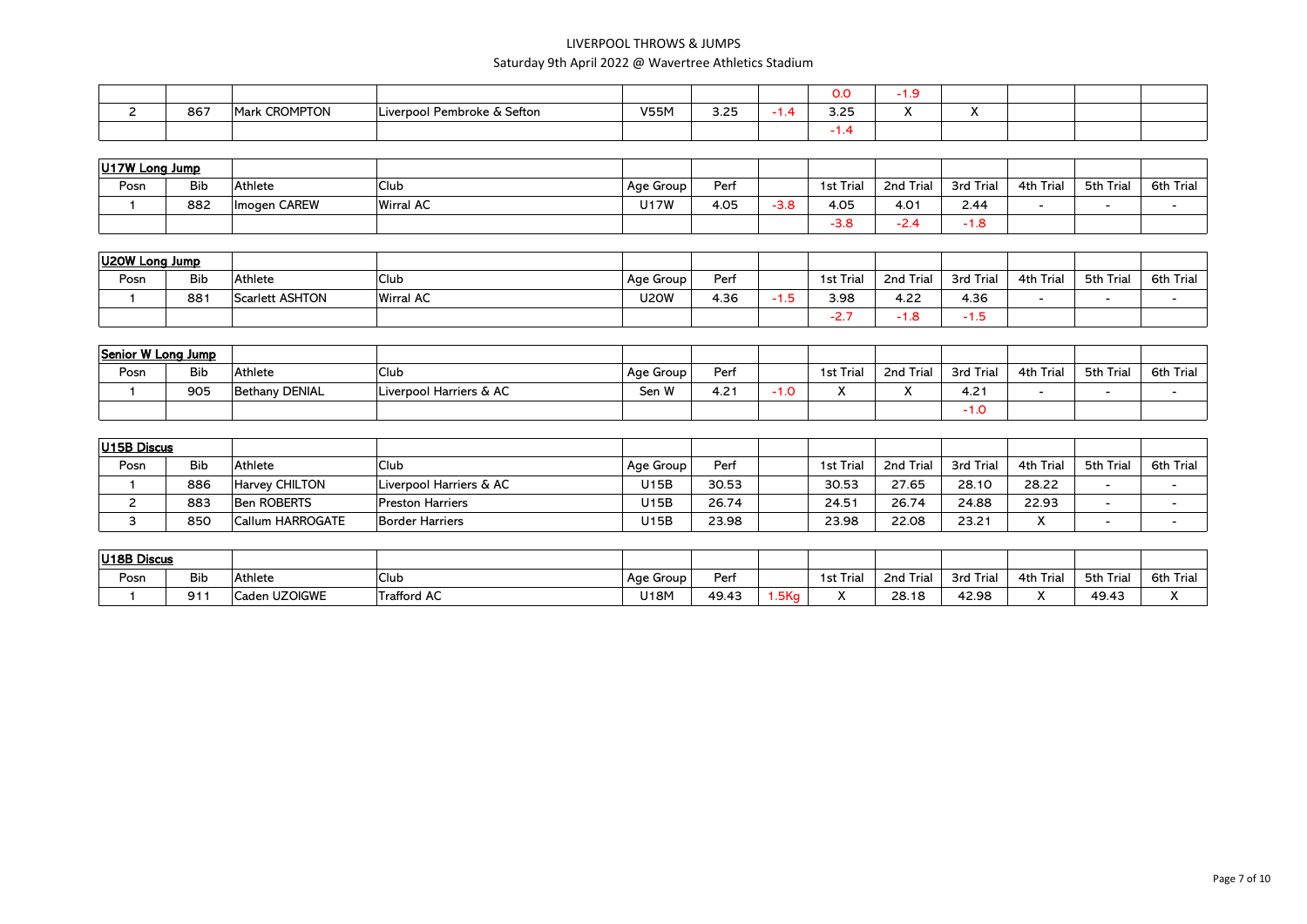| U20M Discus       |            |                         |                                     |                   |            |                  |           |           |                          |                          |                  |
|-------------------|------------|-------------------------|-------------------------------------|-------------------|------------|------------------|-----------|-----------|--------------------------|--------------------------|------------------|
| Posn              | <b>Bib</b> | Athlete                 | <b>Club</b>                         | Age Group         | Perf       | <b>1st Trial</b> | 2nd Trial | 3rd Trial | 4th Trial                | 5th Trial                | <b>6th Trial</b> |
|                   | 909        | <b>Shay TARBIT</b>      | Derby AC                            | <b>U20M</b>       | 42.03      | 39.99            | 39.61     | 41.01     | 41.92                    | 42.03                    | X                |
| $\overline{2}$    | 912        | Cameron UNSWORTH        | <b>Trafford AC</b>                  | <b>U20M</b>       | 31.11      | 27.61            | 31.11     | 29.99     | 31.11                    | $\sim$                   | $\blacksquare$   |
| 3                 | 841        | <b>Lewis FORSTER</b>    | Leigh Harriers                      | U18M              | 27.16      | X                | 27.16     | 24.77     | $\overline{\phantom{0}}$ | $\overline{\phantom{0}}$ | $\blacksquare$   |
| 4                 | 868        | Lucas COLLINS           | Leigh Harriers                      | <b>U20M</b>       | <b>NMR</b> | X                | X         | x         | $\blacksquare$           | $\blacksquare$           | $\blacksquare$   |
|                   |            |                         |                                     |                   |            |                  |           |           |                          |                          |                  |
| Senior Men Discus |            |                         |                                     |                   |            |                  |           |           |                          |                          |                  |
| Posn              | <b>Bib</b> | Athlete                 | <b>Club</b>                         | Age Group         | Perf       | 1st Trial        | 2nd Trial | 3rd Trial | 4th Trial                | 5th Trial                | <b>6th Trial</b> |
|                   | 839        | Joshua DOUGLAS          | Loughbrough Students & Southhampton | U23M              | 45.77      | X                | X         | 43.26     | 45.77                    | X                        | 43.59            |
| $\overline{2}$    | 908        | Nicky WEDDERMAN         | Liverpool Harriers & AC             | <b>U23M</b>       | 37.66      | 37.66            | 24.28     | 35.83     | X                        | 34.51                    | 35.87            |
| 3                 | 858        | Mark LINE               | Liverpool Pembroke & Sefton         | <b>V55M</b>       | 35.38      | X                | 33.65     | x         | x                        | 35.15                    | 35.38            |
| 4                 | 870        | <b>Anthony MAIRONIS</b> | Leigh Harriers                      | <b>V65M</b>       | 28.65      | 26.85            | X         | 28.35     | 26.67                    | X                        | 28.65            |
| 5                 | 857        | Amanual-Nugas ABRHA     | Liverpool Harriers & AC             | Sen M             | 27.00      | 24.45            | 24.33     | 27.00     | $\blacksquare$           | $\blacksquare$           | $\blacksquare$   |
| 6                 | 867        | Mark CROMPTON           | Liverpool Pembroke & Sefton         | <b>V55M</b>       | 26.36      | 24.51            | 26.36     | X.        | $\blacksquare$           | $\blacksquare$           | $\blacksquare$   |
|                   | 840        | Simon FORSTER           | Leigh Harriers                      | V <sub>4</sub> OM | 19.58      | X                | 19.58     | x         | $\blacksquare$           | $\blacksquare$           | $\blacksquare$   |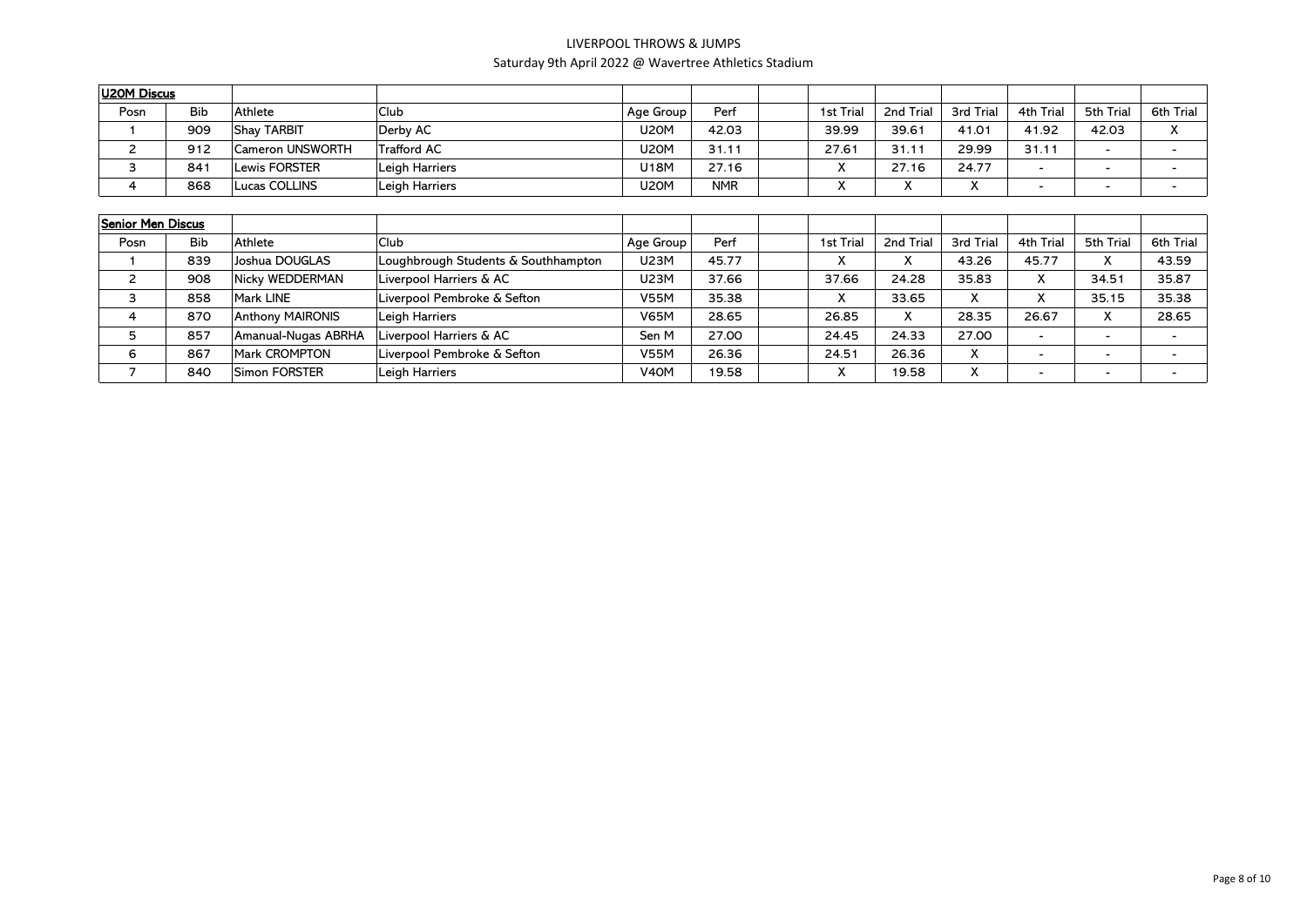| U15G Discus |            |                      |                         |           |       |                  |           |           |              |           |              |
|-------------|------------|----------------------|-------------------------|-----------|-------|------------------|-----------|-----------|--------------|-----------|--------------|
| Posn        | <b>Bib</b> | Athlete              | <b>Club</b>             | Age Group | Perf  | <b>1st Trial</b> | 2nd Trial | 3rd Trial | Trial<br>4th | 5th Trial | Trial<br>6th |
|             | 871        | Eleanor NORRIS-JONES | <b>Preston Harriers</b> | J15G      | 22.61 | 21.79            | 20.96     | 21.85     | 22.61        |           |              |
|             | 902        | Jessica WILKINS      | Altrincham AC           | U15G      | 20.10 | 18.04            | 20.10     |           | $\cdots$     |           |              |

| U17W Discus |            |                        |                          |           |       |              |                           |           |              |           |           |
|-------------|------------|------------------------|--------------------------|-----------|-------|--------------|---------------------------|-----------|--------------|-----------|-----------|
| Posn        | <b>Bib</b> | Athlete                | <b>Club</b>              | Age Group | Perf  | 1st Trial    | 2nd Trial                 | 3rd Trial | Trial<br>4th | 5th Trial | 6th Trial |
|             | 852        | <b>Courtney FRASER</b> | Vic Park City of Glasgow | J17W      | 26.11 | $\mathbf{v}$ | 25.77                     | 26.11     |              |           |           |
|             | 849        | Verity GLASSEY         | <b>Preston Harriers</b>  | U17W      | 22.99 | 20.20        | 22.84                     | 22.99     | -            |           |           |
|             | 914        | Aiko HOSHIKO           | Wirral AC                | J17W      | 21.52 | 21.52        | $\mathbf{v}$<br>$\lambda$ |           | -            |           |           |
|             | 869        | Angel OJUMOBI          | <b>Preston Harriers</b>  | J17W      | 20.60 | $\mathbf{v}$ | 20.60                     |           |              |           |           |

| U20W Discus |            |                         |                         |             |       |           |           |                           |                   |                           |           |
|-------------|------------|-------------------------|-------------------------|-------------|-------|-----------|-----------|---------------------------|-------------------|---------------------------|-----------|
| Posn        | <b>Bib</b> | Athlete                 | <b>Club</b>             | Age Group   | Perf  | 1st Trial | 2nd Trial | 3rd Trial                 | 4th Trial         | 5th Trial                 | 6th Trial |
|             | 910        | Tazmin FAYLE            | Manx Harriers           | <b>U20W</b> | 33.71 | 32.80     | 31.46     | 33.21                     | 33.71             | 31.26                     |           |
| <u>.</u>    | 913        | <b>Nicky SAUNDERS</b>   | Leigh Harriers          | <b>U20W</b> | 33.51 | 29.98     | 32.48     | 33.51                     | $\mathbf{v}$<br>Λ | $\mathbf{v}$<br>$\lambda$ | 32.01     |
|             | 890        | <b>Charlotte FARRAR</b> | Wirral AC               | U2OW        | 25.28 |           | 25.28     | $\checkmark$<br>$\lambda$ |                   |                           |           |
|             | 864        | Kacie CALVERT           | <b>Preston Harriers</b> | U2OW        | 20.13 |           | 20.13     | $\mathbf{v}$              |                   |                           |           |

| Senior Women Discus |            |                |                                 |           |       |                  |           |           |           |           |                          |
|---------------------|------------|----------------|---------------------------------|-----------|-------|------------------|-----------|-----------|-----------|-----------|--------------------------|
| Posn                | <b>Bib</b> | Athlete        | Club                            | Age Group | Perf  | <b>1st Trial</b> | 2nd Trial | 3rd Trial | 4th Trial | 5th Trial | 6th Trial                |
|                     | 888        | Jenny PYATT    | 'Trafford AC                    | Sen W     | 38.46 | 38.05            | 38.23     | 38.36     | 36.75     | 37.15     | 38.46                    |
|                     | 879        | Megan LOCKWOOD | Manx Harriers (2nd claim L P S) | Sen W     | 29.67 | 29.67            | $\lambda$ | 26.98     |           |           | $\overline{\phantom{a}}$ |
|                     | 903        | Sharon STOLL   | <b>West Cheshire AC</b>         | V50W      | 16.22 | 16.22            | 14.23     | 15.30     |           |           | $\overline{\phantom{a}}$ |